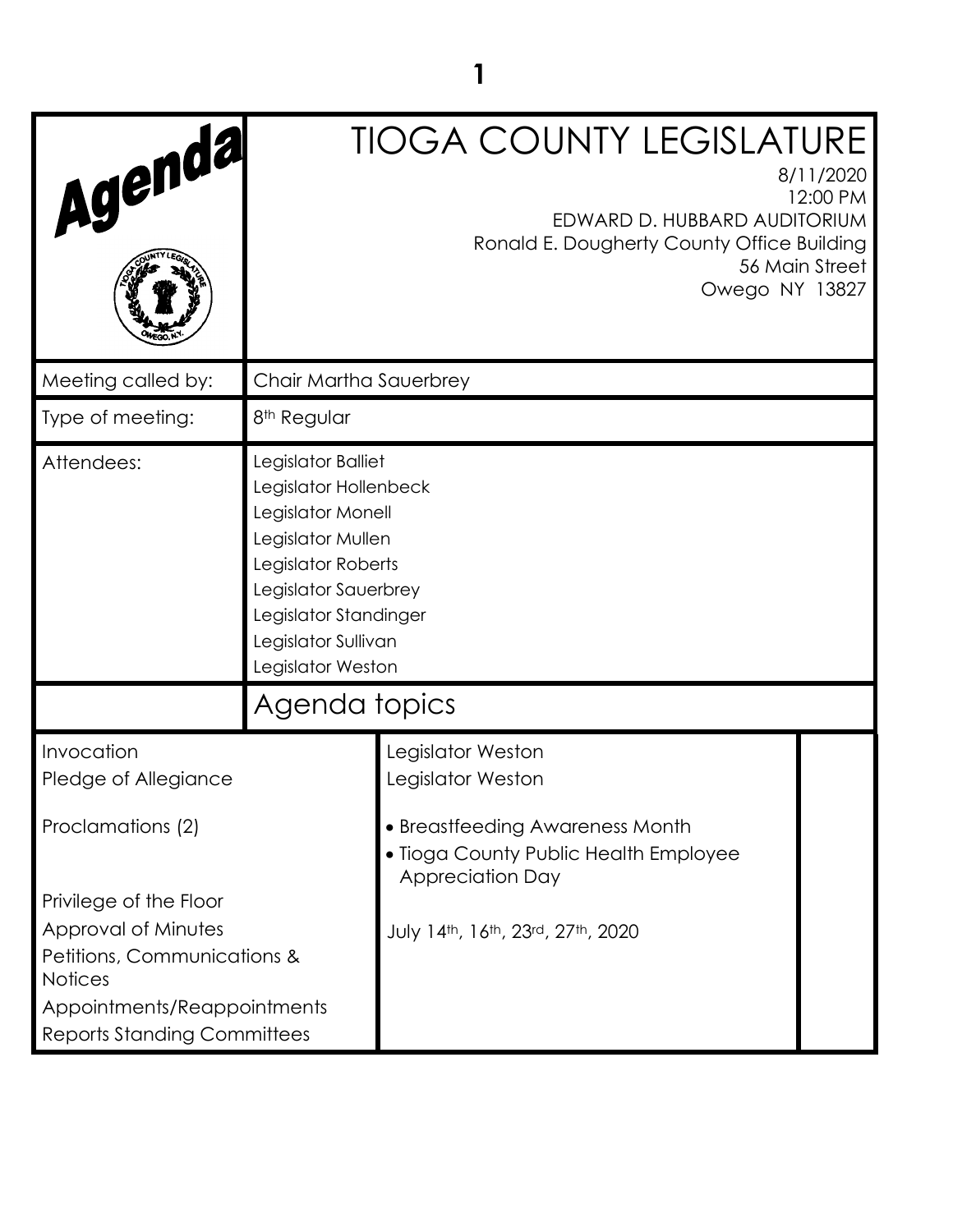| <b>RESOLUTIONS:</b> | 1. Set Public Hearing for Agricultural District #1 Eight-Year Review<br>for Towns of Barton, Candor, Spencer, and Tioga                                                      |
|---------------------|------------------------------------------------------------------------------------------------------------------------------------------------------------------------------|
|                     | 2. SEQRA Consideration for New York State Office of Parks,<br>Recreation and Historic Preservation 2020-2021 Snowmobile Trails<br>Grant-In-Aid Program, Phase II Application |
|                     | 3. Authorize Acceptance of Federal CARES Act Reimbursement for<br>Board of Elections and Amend Budget                                                                        |
|                     | 4. Amend Budget & Appropriate Funds - Public Health                                                                                                                          |
|                     | 5. Amend Reso 95-20 Modify 2020 Budget and Transfer Funds Back<br>to Contingency for COVID19 - Emergency Services                                                            |
|                     | 6. Budget Modification of 2020 Original Appropriations in Response<br>to COVID-19 Pandemic                                                                                   |
|                     | 7. Approve Funding 2020 Summer Youth Employment Program<br>Funding                                                                                                           |
|                     | 8. Abolish Vacant Full-Time Community Services Worker and<br>Create Full-Time Office Specialist I – Social Services                                                          |
|                     | 9. Create and Fill Seasonal Social Welfare Examiner Position and<br>Seasonal Office Specialist I Positions for the HEAP Program -<br><b>Social Services</b>                  |
|                     | 10. Authorize Continuance of Full-Time Highway Worker (Seasonal)<br>Position – Public Works                                                                                  |
|                     | 11. Authorize Donation of Vacation Days – Motor Vehicle Bureau                                                                                                               |
|                     | 12. Standard Work Day and Reporting Resolution                                                                                                                               |

**2**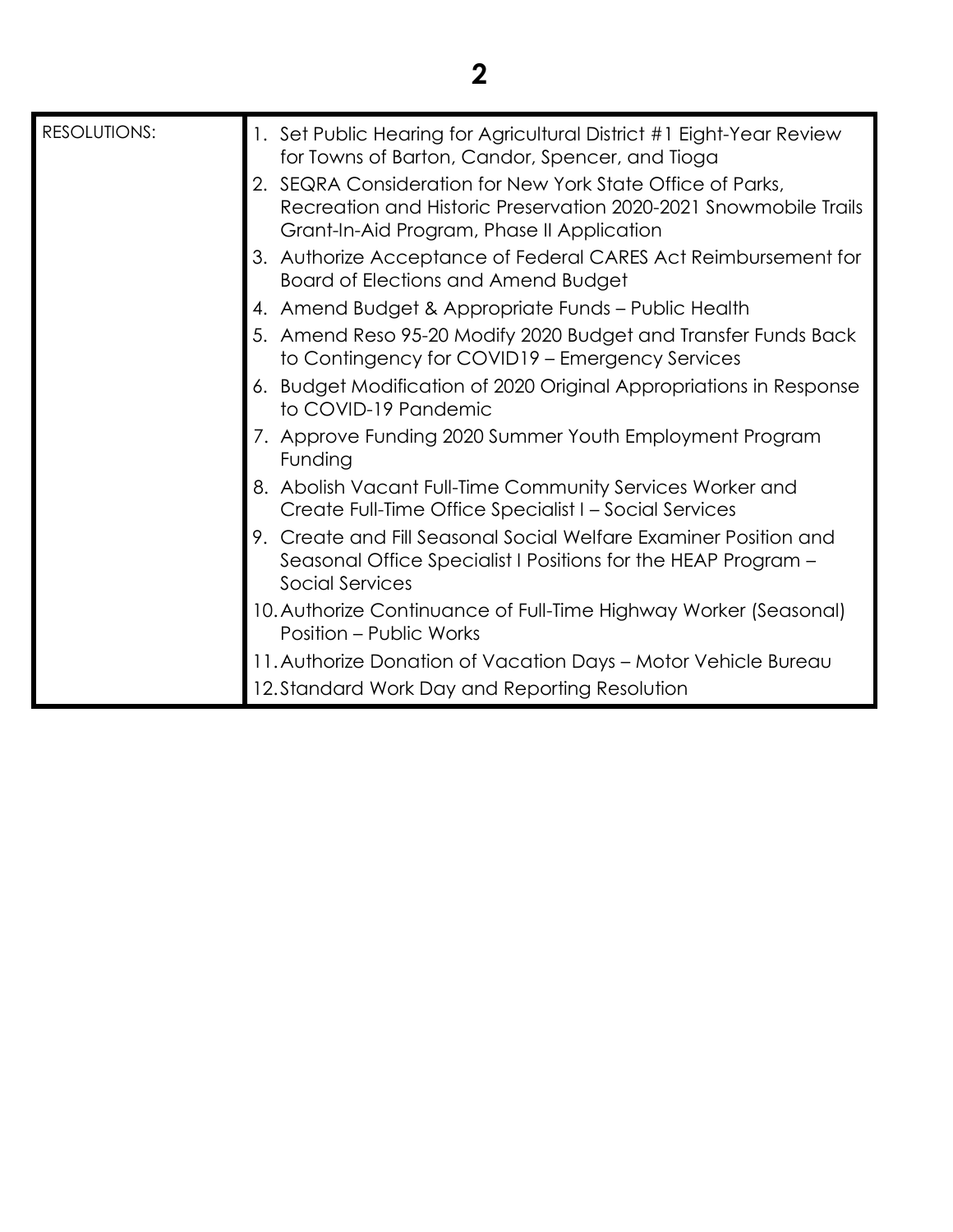# **COUNTY OF TIOGA EXECUTIVE PROCLAMATION**

WHEREAS: Breastfeeding provides infants with a healthy start to life that lasts a lifetime; and

WHEREAS: Breast milk is known as the perfect food for infants, containing vital nutrients that protect against multiple diseases including, asthma, childhood leukemia, childhood obesity, and type II diabetes; and

WHEREAS: Research shows that if 90% of families exclusively breastfed during the first six months of life, nearly 1,000 infant deaths could be prevented annually; and

WHEREAS: According to 2018-2019 data, 17.2% of WIC infants were breastfed exclusively at least six months of age in Tioga County; and

WHEREAS: Most mothers want to breastfeed, but stop early due to lack of family support and resources including unsupportive workplace policies and cultural norms; and

WHEREAS: Acknowledging barriers faced by mothers that prevent them from breastfeeding is an important first step towards increasing rates in Tioga County and improving the health outcomes of our children; and

The TIOGA COUNTY LEGISLATURE, County of Tioga, does hereby proclaim the month of August as:

# **BREASTFEEDING AWARENESS MONTH**

And urges families to seek support from community resources, such as Tioga County WIC and Tioga County Public Health, if they are struggling to breastfeed.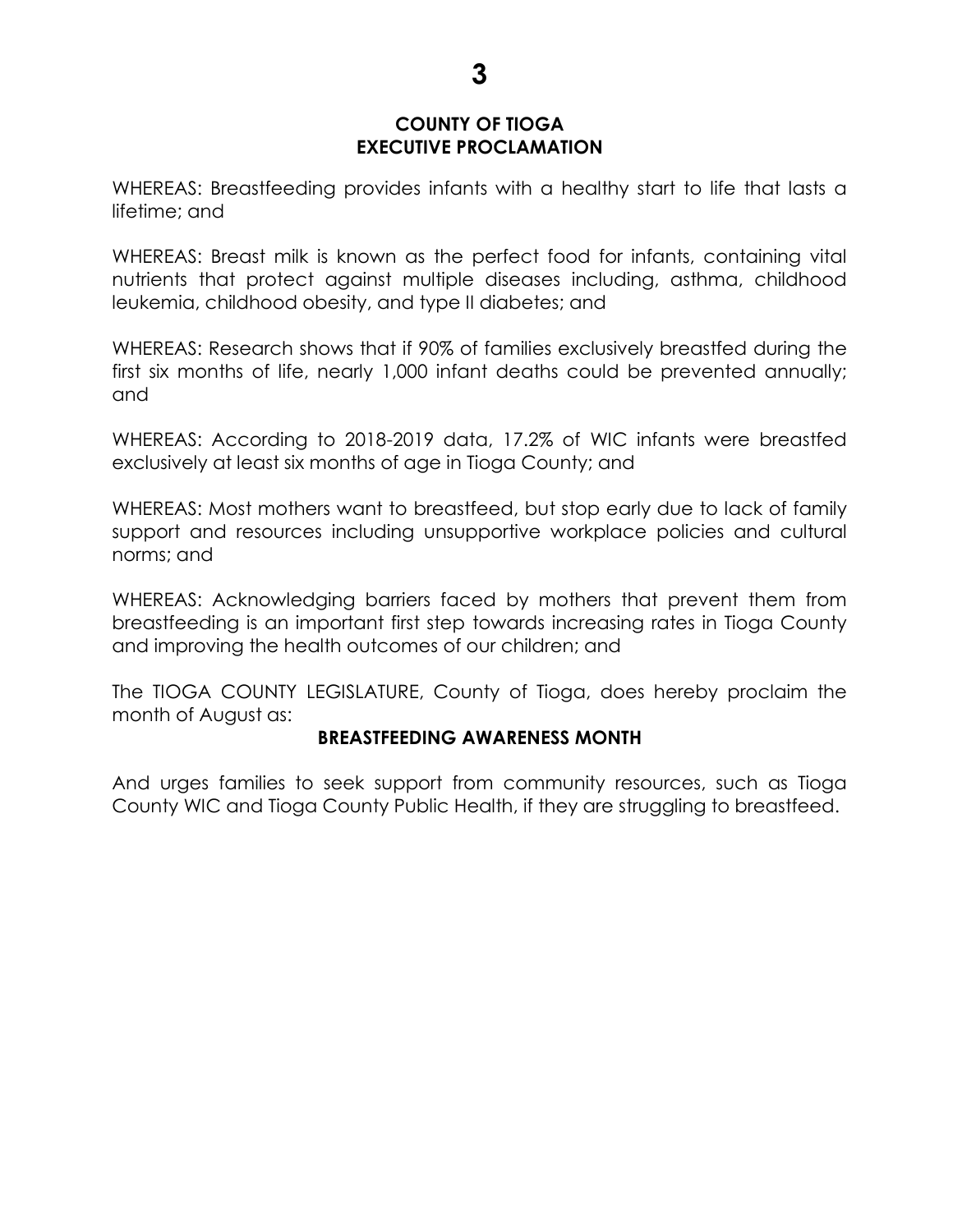## **COUNTY OF TIOGA EXECUTIVE PROCLAMATION**

WHEREAS: The first case of COVID-19 in New York State was confirmed on March 1, 2020 and the State quickly became the epicenter of the pandemic; and

WHEREAS: Tioga County, in conjunction with the Tioga County Public Health Department, declared a State of Emergency effective March 14, 2020 in response to the first positive case of COVID-19 identified in Tioga County; and

WHEREAS: Tioga County Public Health Department has taken aggressive steps to curb the spread of this virus by keeping our citizens well-informed and educated on the safety protocols; and

WHEREAS: Tioga County Public Health has worked tirelessly serving the citizens of Tioga County since the onset of this virus by monitoring and managing caseloads, working with families exposed or diagnosed with COVID-19, and contact tracing; and

WHEREAS: The citizens of Tioga County benefit from the knowledge, expertise, commitment, and dedication of the Tioga County Public Health Department that is working seven days a week to keep them informed and safe; and

WHEREAS: Public Health efforts alone cannot accomplish the goal of maintaining a healthier community without the cooperation of community partnerships and individuals doing their part by practicing social distancing, good hygiene, and wearing masks when social distancing cannot be attained; and

WHEREAS: Tioga County Legislature does publicly recognize, commend, and thank all the Tioga County Public Health Department employees for their swift responsiveness and tireless efforts to go above and beyond during the COVID-19 pandemic for the well-being of our citizens; therefore

THE TIOGA COUNTY LEGISLATURE does hereby proclaim and designate on behalf of Tioga County and its citizens August 11, 2020 as

# **TIOGA COUNTY PUBLIC HEALTH EMPLOYEE APPRECIATION DAY**

in the County of Tioga, New York, and call upon all of its citizens to join with us in recognizing this Department's outstanding efforts during the COVID-19 pandemic.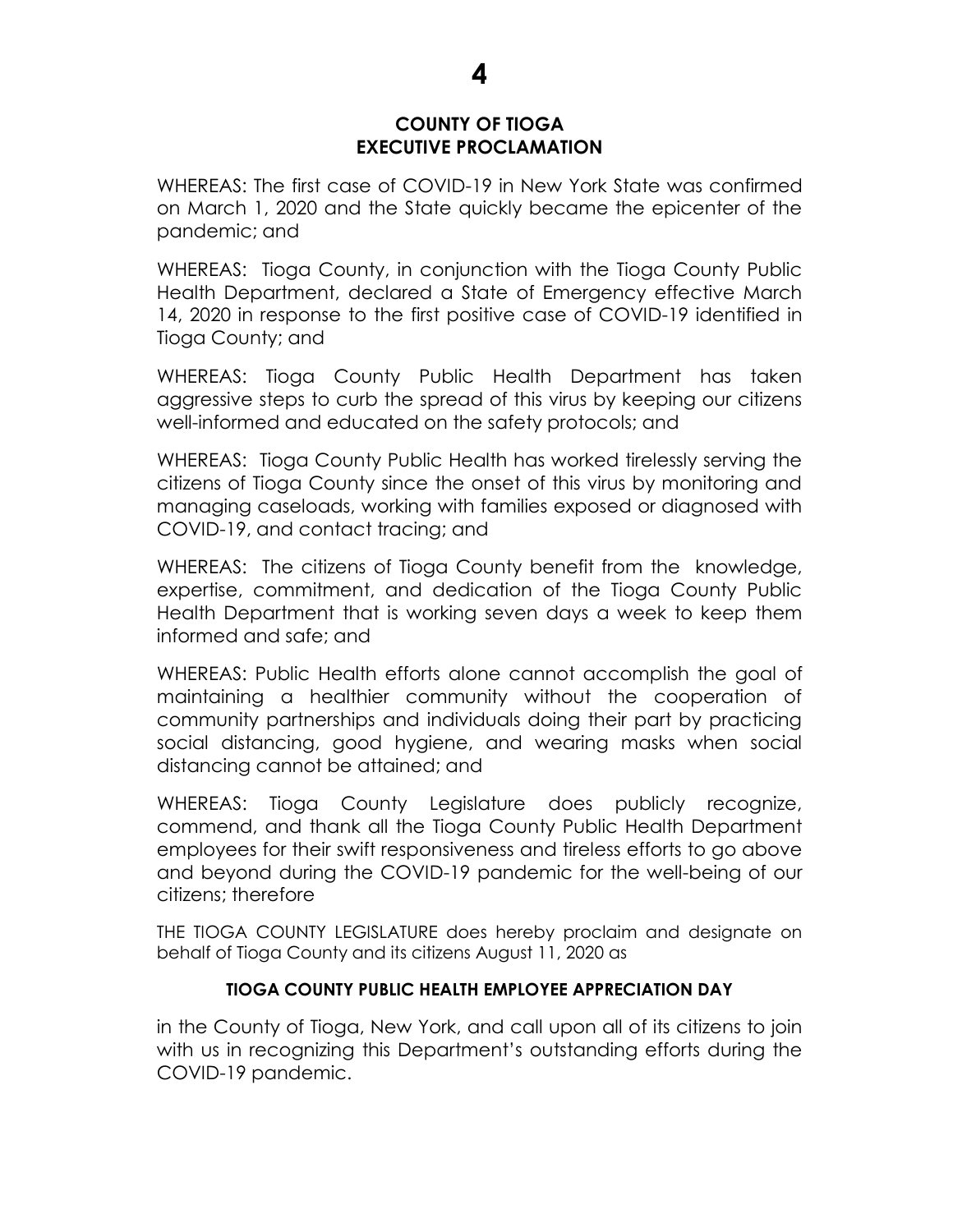REFERRED TO: ED&P COMMITTEE

RESOLUTION NO. -20 SET PUBLIC HEARING FOR AGRICULTURAL DISTRICT #1 EIGHT-YEAR REVIEW FOR TOWNS OF BARTON, CANDOR, SPENCER AND TIOGA

WHEREAS: The Tioga County Legislature is reviewing a proposed plan for continuation with modifications of Agricultural District #1, which is comprised of enrolled and proposed new parcels in the Towns of Barton, Candor, Spencer, and Tioga; and

WHEREAS: This review is being conducted pursuant to Article 25-AA of the New York State Agricultural & Markets Law; and

WHEREAS: The proposed plan and map, as recommended by the Tioga County Agriculture & Farmland Protection Board, is available for public inspection at the Clerk of Legislature's Office at 56 Main St. in Owego; therefore be it

RESOLVED: That a public hearing will be held on Tuesday, August 25, 2020 at 1:00 pm in the Town of Candor Hall, 101 Owego Road, Candor, NY. All interested parties will be heard by the Tioga County Legislature at this hearing.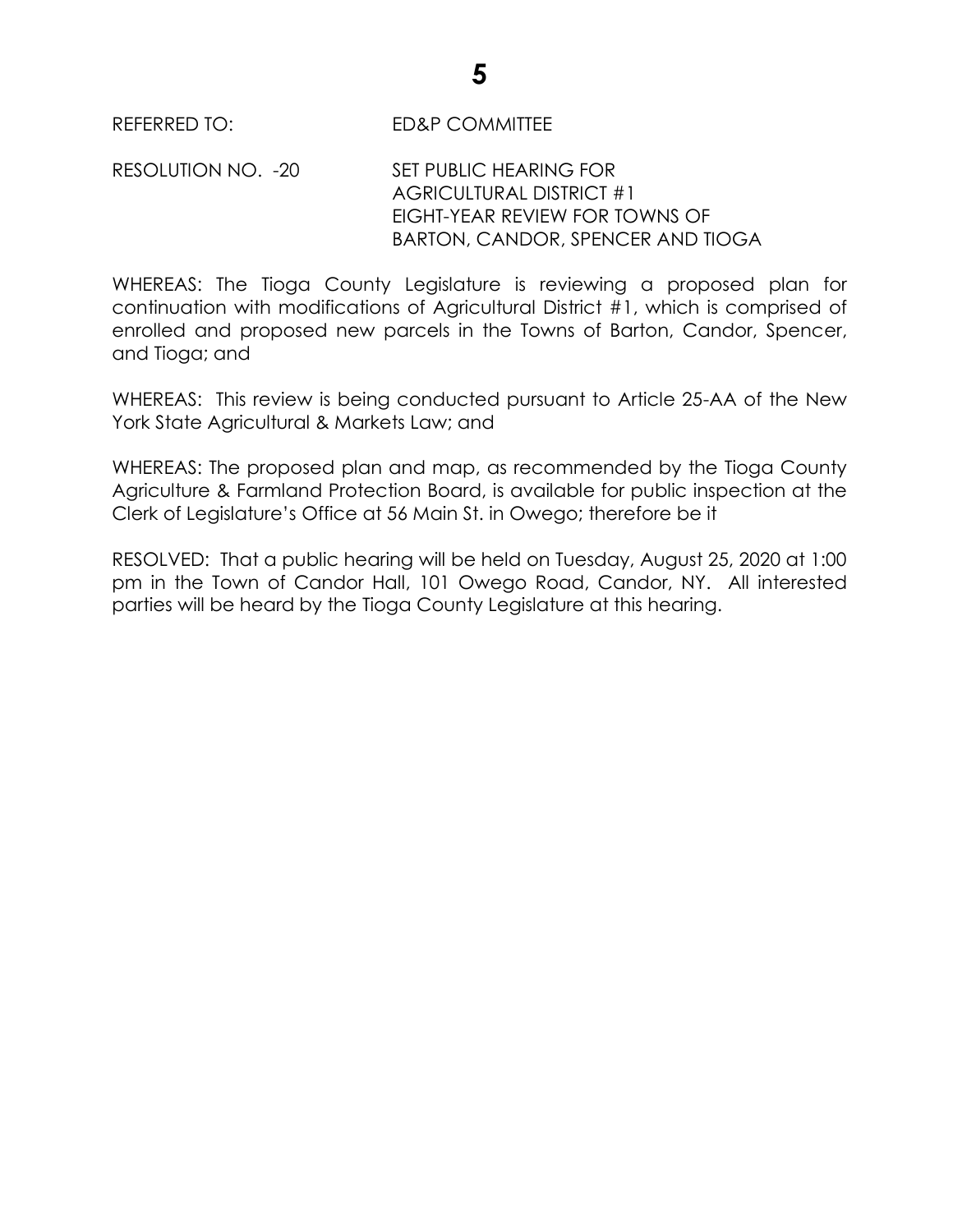REFERRED TO: ED&P COMMITTEE

RESOLUTION NO. -20 SEQRA CONSIDERATION FOR NEW YORK STATE OFFICE OF PARKS, RECREATION AND HISTORIC PRESERVATION 2020-2021 SNOWMOBILE TRAILS GRANT-IN-AID PROGRAM, PHASE II APPLICATION

WHEREAS: All new or modified snowmobile trails must have a SEQRA Determination approved; and

WHEREAS: The trail changes for upgrades/reroutes to both segments of S21 and S57, for the Tioga Ridge Runners Snowmobile Club, as presented to NYSOPRHP are an Unlisted Action requiring Tioga County to consider the environmental significance of these changes; and

WHEREAS: A Short Form Environmental Assessment Form has been prepared for review by the Tioga County Legislature; now therefore be it

RESOLVED: That the Tioga County Legislature does hereby declare itself to be the Lead Agency and that it will undertake an uncoordinated review of the project; and be it further

RESOLVED: That the Tioga County Legislature has reviewed the Short Form Environmental Assessment Form, including the impact assessment, and has determined, based on the information and analysis set forth therein that the proposed action WILL NOT result in any significant adverse environmental impacts; and be it further

RESOLVED: That the Tioga County Legislature authorizes and directs the Chair to execute the Impact Assessment and the Determination of Significance of the Short Form Environmental Assessment Form and a Notice of Determination of Non-Significance (a Negative Declaration) in a manner consistent with this determination.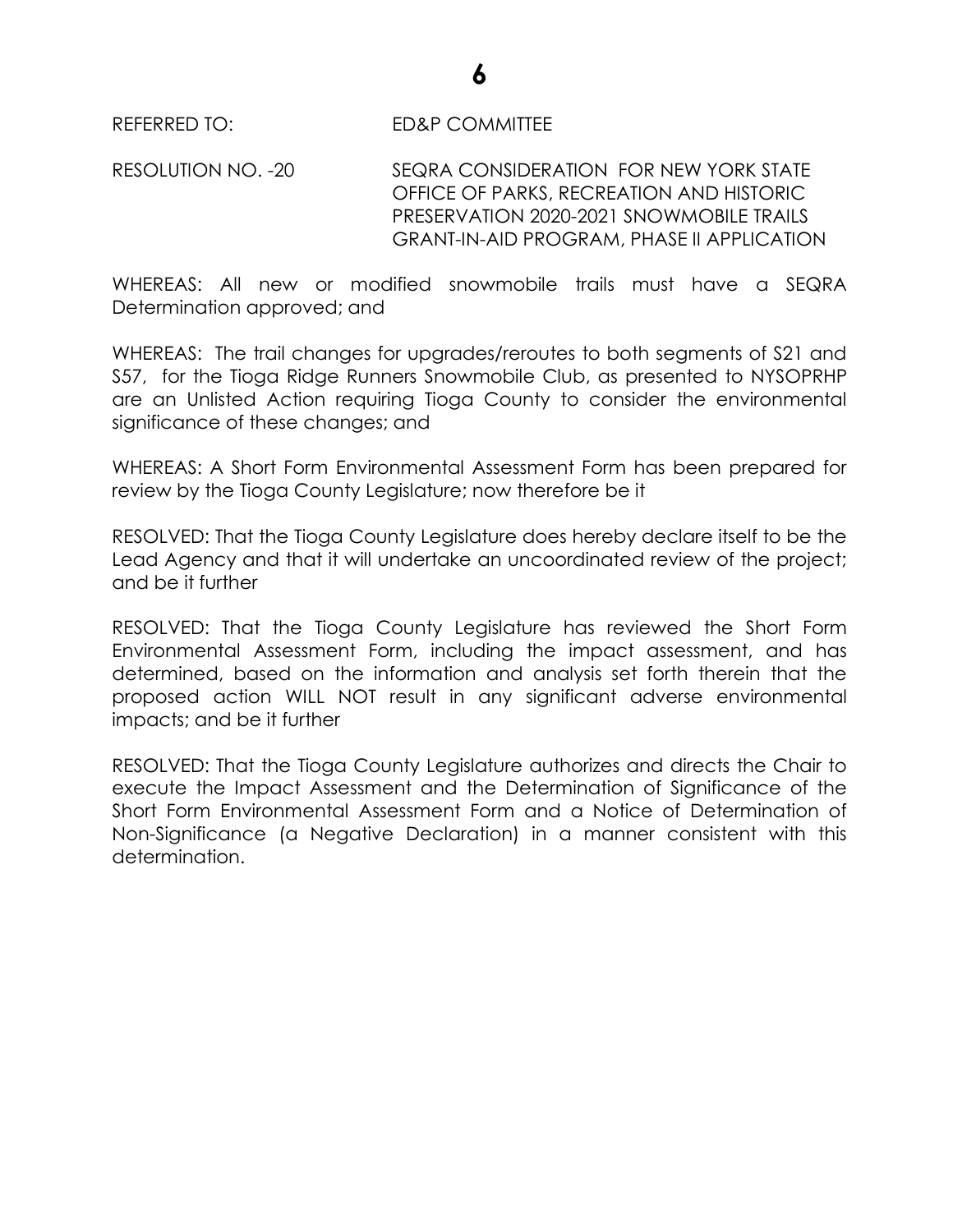# REFERRED TO: ADMINISTRATIVE SERVICES COMMITTEE FINANCE/LEGAL COMMITTEE

RESOLUTION NO. -20 AUTHORIZE ACCEPTANCE OF FEDERAL CARES ACT REIMBURSEMENT FOR BOARD OF ELECTIONS AND AMEND BUDGET

WHEREAS: The Tioga County Legislature in May 2020 authorized the Board of Elections to enter into a federal grant reimbursement contract for up to \$64,618.62 through the Coronavirus Aid, Relief, and Economic Security Act (CARES Act) and Help America Vote Act (HAVA); and

WHEREAS: The contract was executed by all parties and a copy was received by Tioga County Board of Elections on June 29, 2020; and

WHEREAS: A revenue fund for Federal Aid-HAVA/COVID-19 must be created in the Board of Elections 2020 Budget to receive reimbursements from this grant; therefore be it

RESOLVED: That the Tioga County Board of Elections is authorized to accept up to \$64,618.62 reimbursement from the executed CARES Act/HAVA contract; and be it further

RESOLVED: That funding be appropriated as follows:

From: A1450 440890-COV19 Federal Aid-Hava/COVID19 \$64,618.62

To: A1450 540490-COV19 Election Expense/ COVID19 \$64,618.62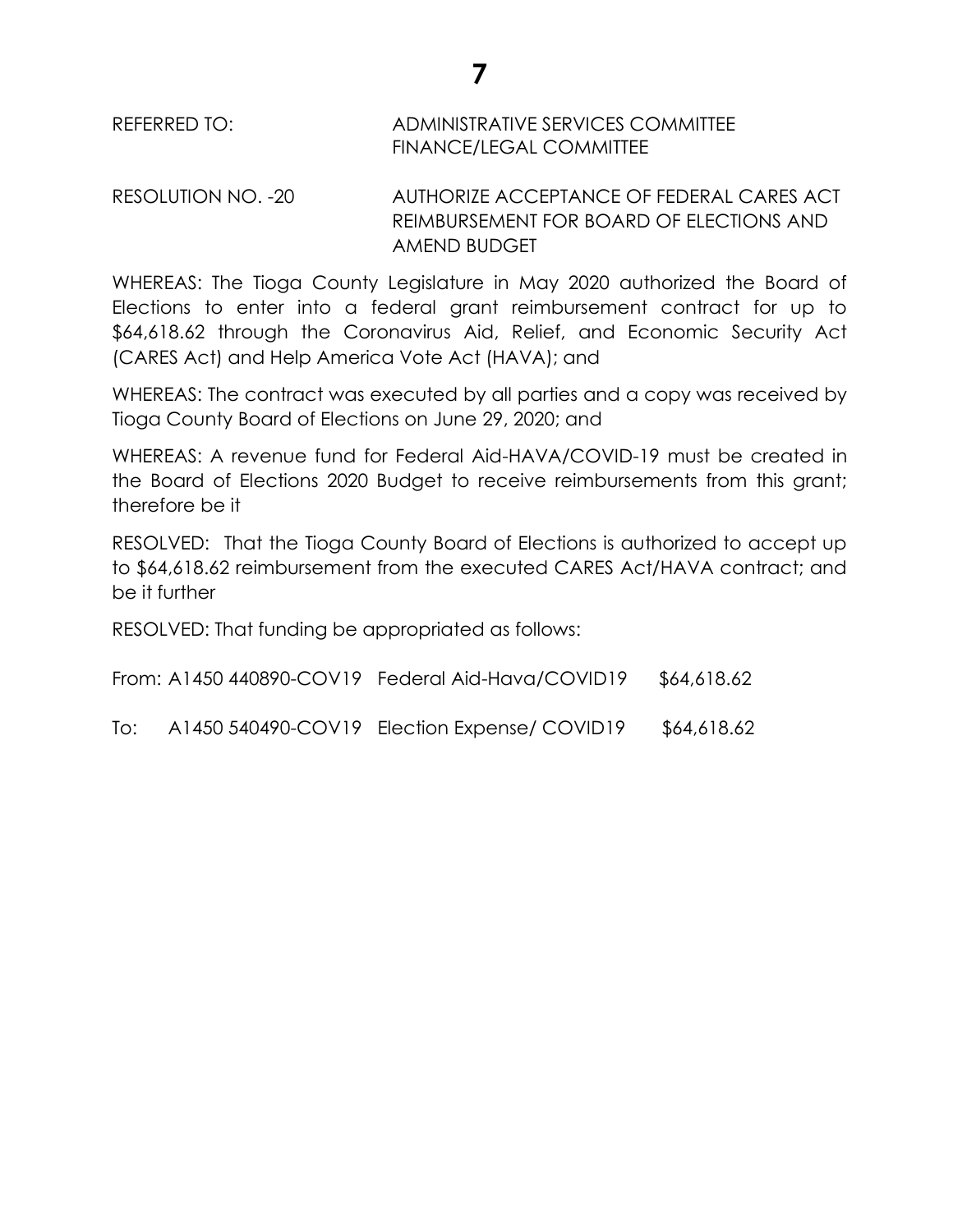REFERRED TO: HEALTH & HUMAN SERVICES COMMITTEE FINANCE COMMITTEE

RESOLUTION NO. -20 AMEND BUDGET & APPROPRIATE FUNDS PUBLIC HEALTH

WHEREAS: Tioga County Public Health has been awarded additional funding from NYSDOH: and

WHEREAS: The funding is specifically designated for Public Health efforts toward COVID-19 in Tioga County; and

WHEREAS: The budget accounts will utilize Munis project codes for county-wide reporting of COVID-19 expenses and revenues; and

WHEREAS: Amending of Budget and Appropriation of Funds requires Legislative approval; therefore be it

RESOLVED: That funding be appropriated as follows:

| From: A4011 434011-COV19 Public Health: State Aid/COVID19 \$255,487 |  |
|---------------------------------------------------------------------|--|
|                                                                     |  |

To: A4011 540487-COV19 Public Health: Supplies/COVID19 \$255,487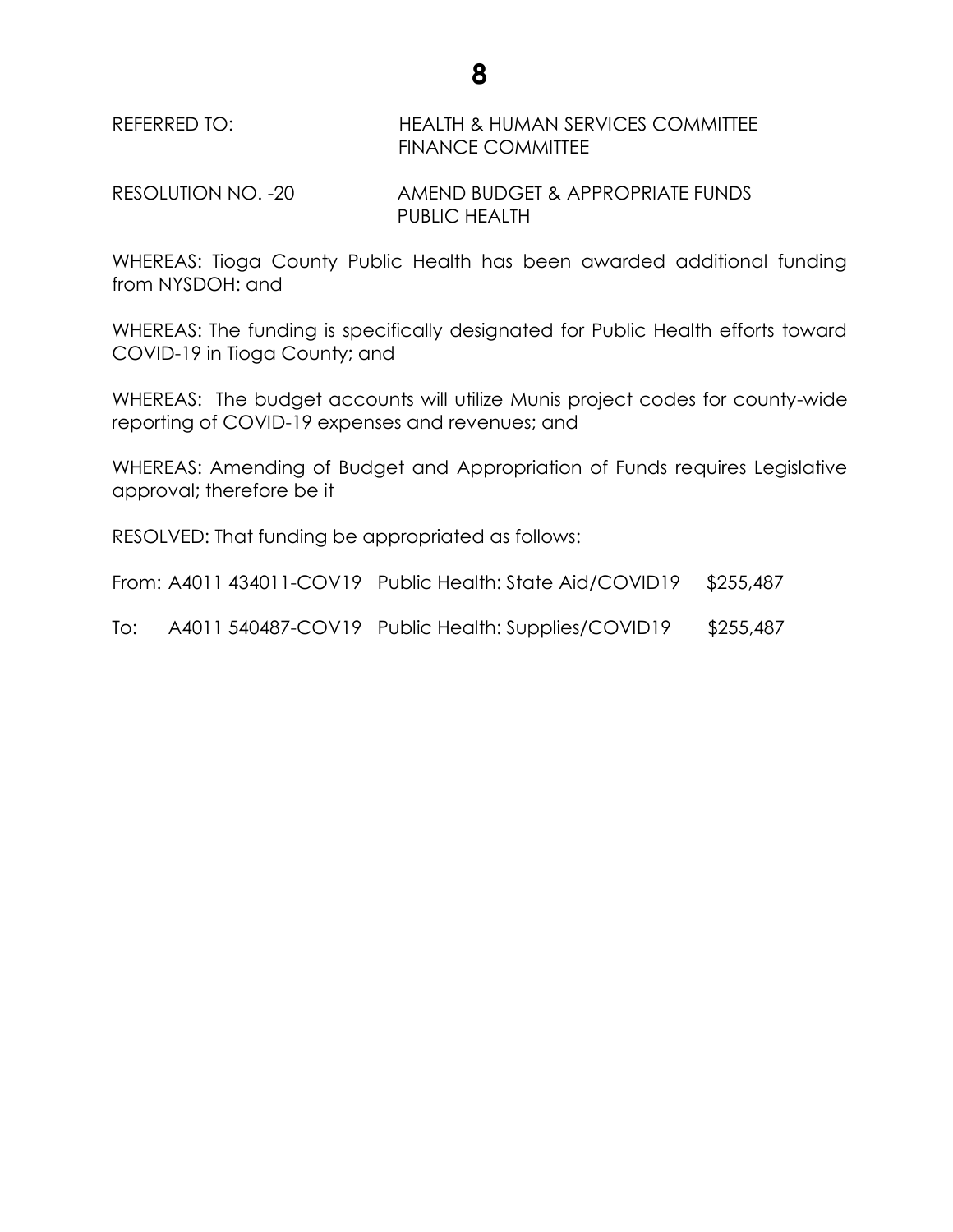REFERRED TO: PUBLIC SAFETY COMMITTEE FINANCE COMMITTEE

RESOLUTION NO. -20 AMEND RESO 95-20

MODIFY 2020 BUDGET AND TRANSFER FUNDS BACK TO CONTINGENCY FOR COVID19 EMERGENCY SERVICES

WHEREAS: Resolution #95-20 requested a transfer of funds from the contingency account to the Emergency Services equipment account in the amount of \$15,000 for the purchase of equipment needed due to the Coronavirus Outbreak in Tioga County; and

WHEREAS: Said equipment totaled \$14,661.45 and will be reimbursed by Schuyler County through the HazMat Consortium Grant; therefore be it

RESOLVED: That the 2020 budget be modified to transfer funds back to the contingency account as follows:

| FROM: | H3640.520130.COV19 Equipment (Not Car) | \$15,000 |
|-------|----------------------------------------|----------|
| TO:   | A1990.540715 Contingency               | \$15,000 |

And be it further

RESOLVED: That the 2020 budget be modified and funds be appropriated to the following accounts:

| Expense Account | H3640.520130.COV19 Equipment (Not Car) \$14,661.45 |             |
|-----------------|----------------------------------------------------|-------------|
| Revenue Account | H3640.443050.COV19 Federal Aid - DHSES             | \$14,661.45 |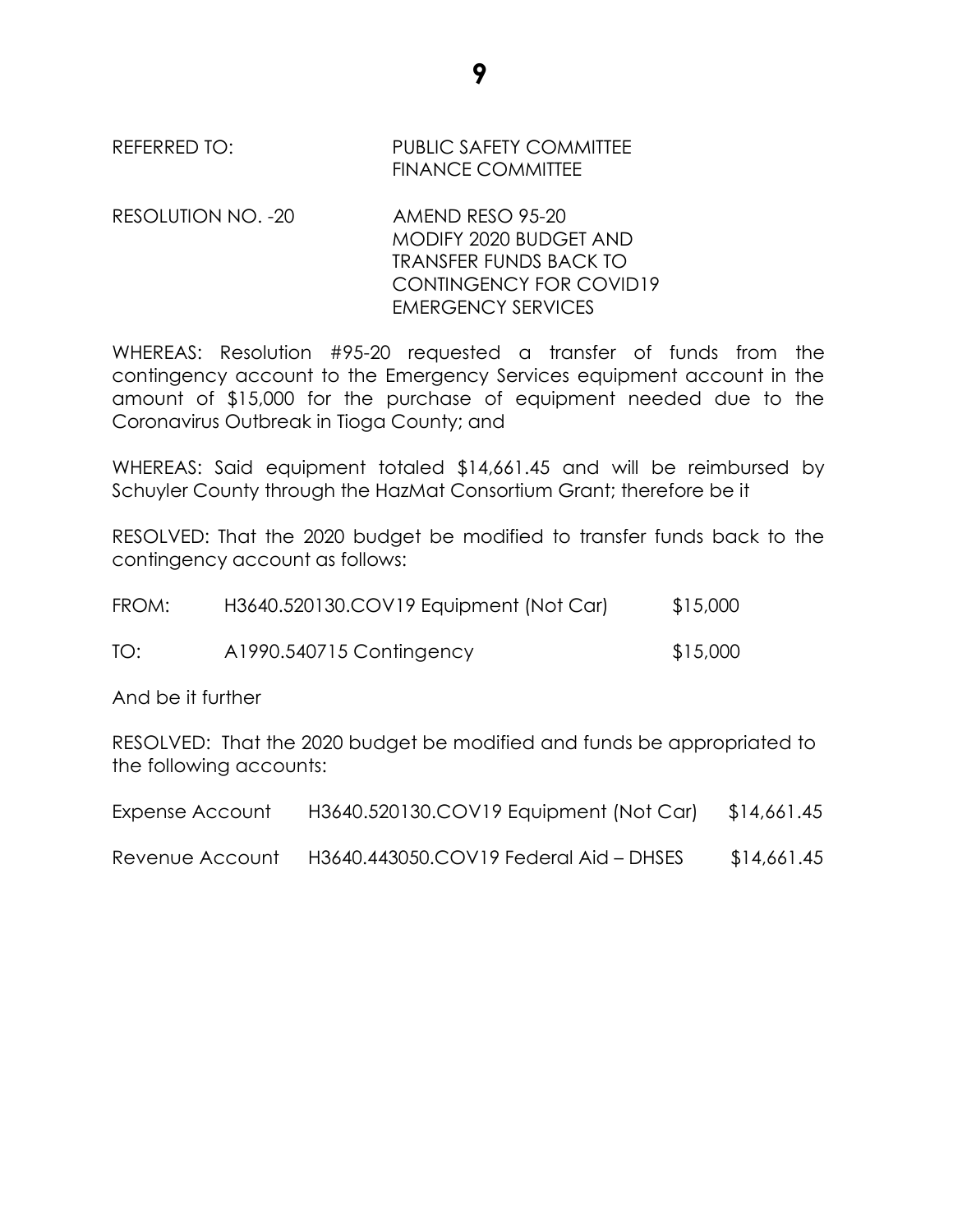REFERRED TO: FINANCE COMMITTEE LEGISLATIVE WORKSESSION

RESOLUTION NO. -20 BUDGET MODIFICATION OF 2020 ORIGINAL APPROPRIATIONS IN RESPONSE TO COVID-19 PANDEMIC

WHEREAS: In direct response to the COVID-19 pandemic and the State of Emergency declared in New York State, and the NY-Pause gubernatorial executive order designed to maintain social distancing and stop the spread of coronavirus, many businesses and entities have been closed for a prolonged period of time; and

WHEREAS: The closure of these business and entities have caused a situation in which Tioga County and other municipalities are experiencing significant decreases in the amount of anticipated revenues for the 2020 Budget year from Sales Tax, Gaming Revenues, Occupancy Tax, State Aid, and other local fees for service; and

WHEREAS: The Tioga County Treasurer's Office and the Tioga County Budget Officer have estimated a potential loss of revenue between \$5 million and \$8 million for 2020 based on current revenue projections and impact report estimates from NYSAC and the New York State Comptroller's Office; and

WHEREAS: The 2020 Original Budget was already considered to be in deficit prior to the Coronavirus Pandemic, with the Tioga County Legislature authorizing \$2,977,482.82 to be earmarked as appropriated fund balance to close the budget gap for 2020; and

WHEREAS: On May 18<sup>th</sup>, 2020 the Budget Officer issued a COVID-19 Financial Response Plan to all Directors & Elected Officials and proceeded with an across the board Budget Cut of 10% of Original 2020 appropriations, not including Salary, Fringe, Mandated Services, or expenditures considered reimbursable by State and/or Federal Aid, and to submit said reductions to their office by June 5<sup>th</sup>, 2020 for review; and

WHEREAS: It is clear that Tioga County will face against significant and ongoing fiscal challenges due to the COVID-19 pandemic and loss of revenues, for which the Tioga County Legislature, Chair, Legislative Clerk, Treasurer, Budget Officer, and all Directors have worked tirelessly to keep aware of any and all new financial challenges that the County may face;

therefore be it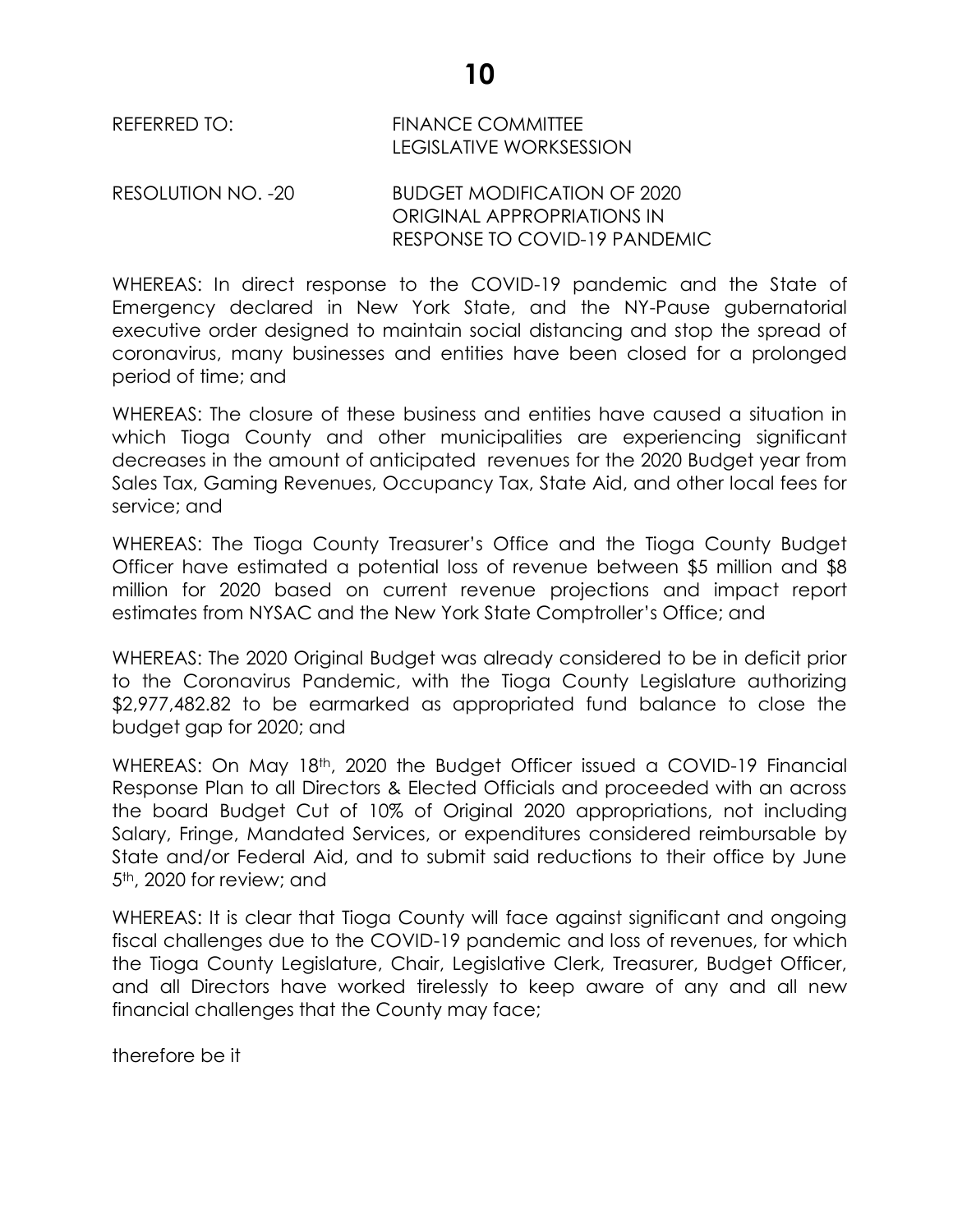RESOLVED: That the Budget Officer for Tioga County shall make a one-time Budget Modification transferring budgeted appropriations out of the 2020 Budget for the total amount of \$1,552,210.91 and moving funds to newly established Contingency lines; and be if further

RESOLVED: That the amount of the Budget Cut will not include benefit reductions as Departments cannot access benefit lines and reductions in benefits related to reductions in salary amounts will be adjusted and reconciled at year-end by the Tioga County Treasurer's Office; and be it further

RESOLVED: That the amount of the Budget cut will be held in Contingency accounts tracked separately from Operating Contingency with a COV19 project code, and will allow at year end the amounts cut to drop back into fund balance, alleviating some of the burden of the Deficit Budget for 2020 and negative financial impacts associated with the COVID-19 pandemic; and be it further

RESOLVED: That the Chief Accountant for Tioga County shall create 4 new contingency accounts for each Fund being reduced so that the funds can not only be tracked, but with Legislative approval be drawn back out to cover necessary shortfall that departments may encounter within 2020:

| A1990 540715 COV19 | Contingency Transfers        |
|--------------------|------------------------------|
| B1990 540715 COV19 | Contingency Transfers        |
| D1990 540715 COV19 | Contingency Transfers        |
| H1990 540715 COV19 | <b>Contingency Transfers</b> |

And be it further

RESOLVED: That the following budgetary lines be modified and transferred to the appropriate contingency line as detailed:

| FROM:        |                    |          |                          |
|--------------|--------------------|----------|--------------------------|
| A1010 510010 | Full Time          | \$38,500 | Legislative              |
| A1165 540700 | <b>Transcripts</b> | \$9,324  | <b>District Attorney</b> |
| A1170 540140 | Contracting        | \$3,660  | Public Defender          |
| A1185 540390 | Mileage            | \$500    | <b>Medical Examiner</b>  |
| A1325 510010 | Full Time          | \$12,000 | Treasurer                |
| A1325 540140 | Contracting        | \$20,000 | Treasurer                |
| A1355 540180 | Dues               | \$140    | Assessments              |
| A1355 540731 | Training/State     | \$400    | Assessments              |
| A1355 540733 | Training/Other     | \$1500   | Assessments              |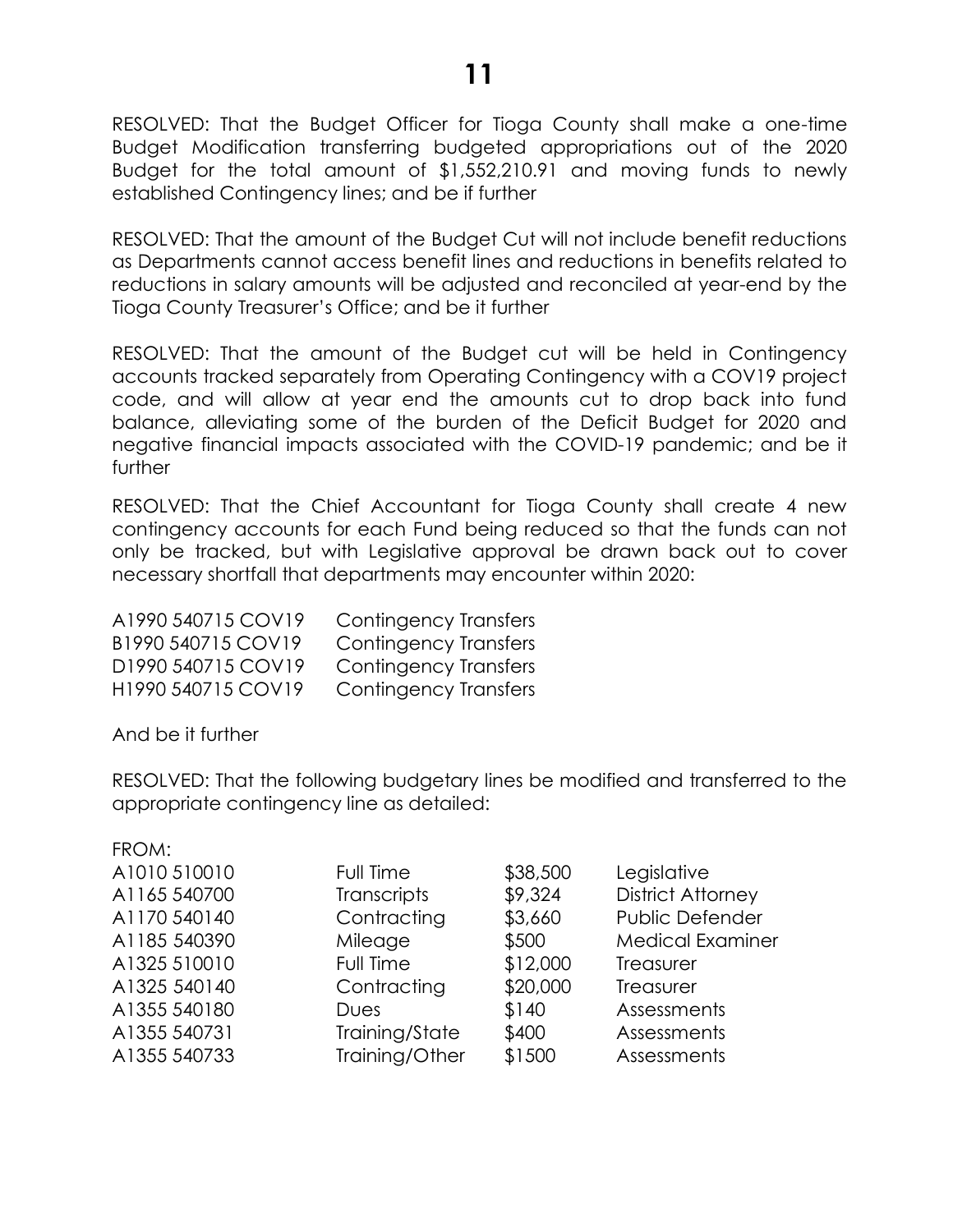| A1410 540320 | Leased/Equip               | \$600      | County Clerk           |
|--------------|----------------------------|------------|------------------------|
| A1410 540390 | Mileage Expense            | \$10       | County Clerk           |
| A1410 540420 | Office Supplies            | \$246      | County Clerk           |
| A1410 540480 | Postage                    | \$200      | County Clerk           |
| A1410 540485 | Printing/Paper             | \$100      | County Clerk           |
| A1410 540520 | Recording/Micro            | \$150      | <b>County Clerk</b>    |
| A1410 540733 | Training/Other             | \$200      | County Clerk           |
| A1411 540320 | Leased/Equip               | \$125      | <b>DMV</b>             |
| A1411 540390 | Mileage Expense            | \$5        | <b>DMV</b>             |
| A1411 540420 | Office Supplies            | \$80       | <b>DMV</b>             |
| A1411 540480 | Postage                    | \$325      | <b>DMV</b>             |
| A1411 540485 | Printing/Paper             | \$27.50    | <b>DMV</b>             |
| A1411 540733 | Training/Other             | \$100      | <b>DMV</b>             |
| A1420 520200 | Office Equipment           | \$200      | Law                    |
| A1420 520210 | Other Furniture            | \$250      | Law                    |
| A1420 540010 | Advertising                | \$200      | Law                    |
| A1420 540040 | <b>Books</b>               | \$450      | Law                    |
| A1420 540180 | Dues                       | \$406      | Law                    |
| A1420 540330 | Legal Fees                 | \$3,232.50 | Law                    |
| A1420 540390 | Mileage Expense            | \$100      | Law                    |
| A1420 540420 | <b>Office Supplies</b>     | \$204      | Law                    |
| A1420 540485 | Printing/Paper             | \$100      | Law                    |
| A1420 540731 | Training/State             | \$300      | Law                    |
| A1430 540140 | Contracting                | \$40,000   | Personnel              |
| A1430 540733 | Training/Other             | \$2,038.01 | Personnel              |
| A1450 520090 | Computer                   | \$2,000    | <b>Elections</b>       |
| A1450 520130 | Equip. (Not Car)           | \$5,000    | <b>Elections</b>       |
| A1450 540733 | Training (Other)           | \$1,000    | Elections              |
| A1460 540390 | Mileage Expense            | \$40       | Records Mgmt           |
| A1460 540420 | Office Supplies            | \$50       | Records Mgmt           |
| A1460 540480 | Postage                    | \$20       | Records Mgmt           |
| A1460 540485 | Printing/Paper             | \$25       | Records Mgmt           |
| A1460 540595 | Services Rend.             | \$100      | Records Mgmt           |
| A1620 540231 | Heating Fuel               | \$5,000    | <b>Buildings</b>       |
| A1620 540591 | Sewer                      | \$3,000    | <b>Buildings</b>       |
| A1621 540443 | Parking Lot Maint. \$5,000 |            | <b>Buildings</b>       |
| A1680 540040 | <b>Books</b>               | \$275      | Information Technology |
| A1680 540070 | Car Maintenance \$250      |            | Information Technology |
| A1680 540140 | Contracting                | \$18,000   | Information Technology |
| A1680 540180 | Dues                       | \$150      | Information Technology |
| A1680 540390 | Mileage Expense            | \$150      | Information Technology |
| A1680 540480 | Postage                    | \$50       | Information Technology |
| A1680 540733 | Training/Other             | \$3,500    | Information Technology |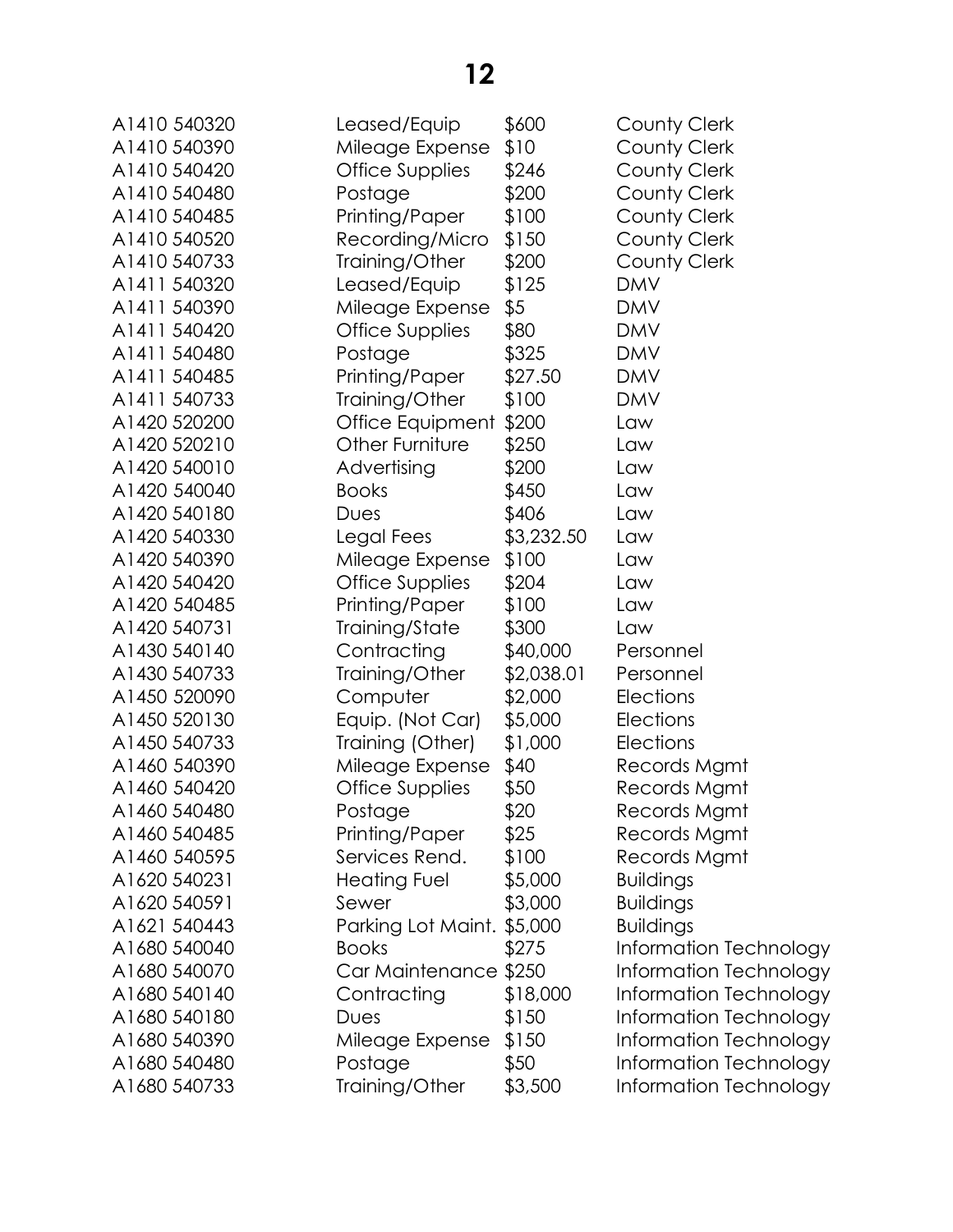| AZ70U J4UJ7U     | Ç                        |
|------------------|--------------------------|
| A2960 540710     | T                        |
| A3110 510010     | F                        |
| A3110 540220     | $\overline{\phantom{a}}$ |
| A3140 520070     | $\zeta$                  |
| A3140 520215     | F                        |
| A3140 540070     | C                        |
| A3140 540080     | C                        |
| A3140 540220     | $\overline{1}$           |
| A3140 540220 RTA | $\overline{1}$           |
| A3140 540340     | L                        |
| A3140 540360     | Ņ                        |
| A3140 540390     | Ņ                        |
| A3140 540480     | F                        |
| A3140 540590     | S                        |
| A3140 540630     | S                        |
| A3140 540731     | Ī                        |
| A3142 540140     | $\zeta$                  |
| A3142 540140 RTA | $\zeta$                  |
| A3150 540360     | Ņ                        |
| A3410 510020     | F                        |
| A3410 540144     | E                        |
| A3640 540360 CO  | Ņ                        |
| A4011 510010     | F                        |
| A4044 540487     | F                        |
| A4210 510010     | F                        |
| A4309 510010     | F                        |
| A4310 510010     | F                        |
| A6010 510010     | F                        |
| A6010 520070     | C                        |
| A6010 520090     | $\overline{\mathcal{C}}$ |
| A6010 540010     | I                        |
| A6010 540070     | (                        |
| A6010 540190     | E                        |
| A6010 540220     | 7                        |
| A6010 540350     | (                        |
| A6010 540360     | Λ                        |
| A6010 540370     |                          |
| A6010 540390     | Λ                        |
|                  | Λ                        |
| A6010 540420     | (                        |
| A6010 540485     | F                        |
| A6010 540640     | S                        |
| A6010 540733     | T                        |

| AZYOU J4UJYU     | JEIVICES KEHU.          | νυυ,υσφ    | <b>HUTIQICAPPEA EQUCATION</b> |
|------------------|-------------------------|------------|-------------------------------|
| A2960 540710     | <b>Transport</b>        | \$200,000  | Handicapped Education         |
| A3110 510010     | Full Time               | \$14,176   | <b>Sheriff</b>                |
| A3110 540220     | Automobile Fuel         | \$17,850   | <b>Sheriff</b>                |
| A3140 520070     | Chairs                  | \$400      | Probation                     |
| A3140 520215     | <b>PPE</b>              | \$1,000    | Probation                     |
| A3140 540070     | Car Maintenance \$1,050 |            | Probation                     |
| A3140 540080     | <b>Clinic Supplies</b>  | \$900      | Probation                     |
| A3140 540220     | Auto Fuel               | \$750      | Probation                     |
| A3140 540220 RTA | Auto Fuel               | \$730      | Probation                     |
| A3140 540340     | Literature              | \$1,553.99 | Probation                     |
| A3140 540360     | Meals/Food              | \$977.02   | Probation                     |
| A3140 540390     | Mileage Expense         | \$78       | Probation                     |
| A3140 540480     | Postage                 | \$423.75   | Probation                     |
| A3140 540590     | Services Rend.          | \$1,265    | Probation                     |
| A3140 540630     | Stationary              | \$1,000    | Probation                     |
| A3140 540731     | Training/State          | \$7,000    | Probation                     |
| A3142 540140     | Contracting             | \$6,500    | Alt. to Incarceration         |
| A3142 540140 RTA | Contracting             | \$1,908    | Alt. to Incarceration         |
| A3150 540360     | Meals/Food              | \$17,600   | Jail                          |
| A3410 510020     | Part Time               | \$5,000    | Fire                          |
| A3410 540144     | <b>EMS Instructors</b>  | \$2,500    | Fire                          |
| A3640 540360 CO  | Meals/Food              | \$398      | <b>EMO</b>                    |
| A4011 510010     | Full Time               | \$80,491   | Public Health Admin           |
| A4044 540487     | Program Expense         | \$46,000   | Early Intervention            |
| A4210 510010     | Full Time               | \$86,212   | Alcohol & Drug                |
| A4309 510010     | Full Time               | \$29,611   | Mental Health Admin           |
| A4310 510010     | Full Time               | \$202,614  | <b>Mental Health Clinic</b>   |
| A6010 510010     | Full Time               | \$65,000   | Social Services Admin         |
| A6010 520070     | Chairs                  | \$463      | Social Services Admin         |
| A6010 520090     | Computer                | \$7,250.48 | Social Services Admin         |
| A6010 540010     | Advertising             | \$200      | Social Services Admin         |
| A6010 540070     | Car Maintenance \$2,000 |            | Social Services Admin         |
| A6010 540190     | Ed. Reimburse.          | \$1,500    | Social Services Admin         |
| A6010 540220     | Auto Fuel               | \$4,500    | Social Services Admin         |
| A6010 540350     | Off. Eq. Maint          | \$170      | Social Services Admin         |
| A6010 540360     | Meals/Food              | \$271.96   | Social Services Admin         |
| A6010 540370     | <b>Medical Expense</b>  | \$100      | Social Services Admin         |
| A6010 540390     | Mileage Expense         | \$150      | Social Services Admin         |
| A6010 540420     | Office Supplies         | \$4,000    | Social Services Admin         |
| A6010 540485     | Printing/Paper          | \$500      | Social Services Admin         |
| A6010 540640     | Supplies (Not Off)      | \$300      | Social Services Admin         |
| A6010 540733     | Training/Other          | \$5,000    | Social Services Admin         |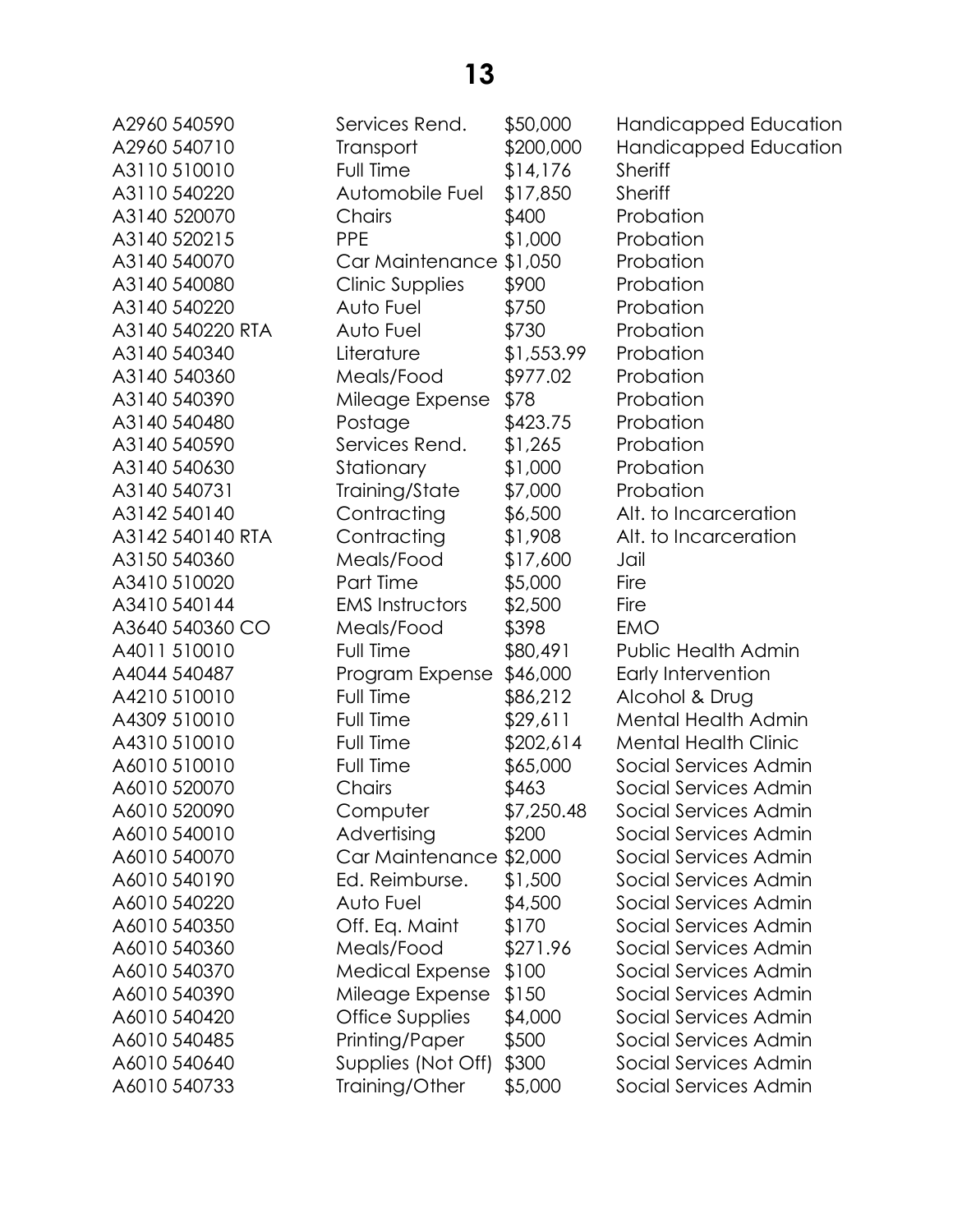| A6510 540340              | Literature             | \$400          | Veterans               |
|---------------------------|------------------------|----------------|------------------------|
| A6510 540420              | <b>Office Supplies</b> | \$291          | Veterans               |
| A8020 540140              | Contracting            | \$7,193.50     | Planning               |
| B8160 540140              | Contracting            | \$7,150.20     | Refuse & Garbage       |
| D5110540260               | <b>Hgwy Supplies</b>   | \$6,500        | Road Maintenance       |
| H1620 520994 BG001        | Trk Wash Bldg          | \$245,000      | <b>Buildings</b>       |
| H1620 520994 BG002        | Salt Storage           | \$100,000      | <b>Buildings</b>       |
| H1620 521941              | Fork Lift              | \$15,000       | <b>Buildings</b>       |
| H <sub>1621</sub> 520931  | Carpeting-HHS          | \$15,000       | <b>Buildings</b>       |
| H1680 520620              | Software Exp           | \$10,000       | Information Technology |
| H1680 512090              | Computers              | \$12,000       | Information Technology |
| H5130 521943              | Steamer-Roads          | \$10,000       | Road Machinery         |
| H6010 521060              | Car/Truck              | \$75,000       | Social Services Admin  |
| <b>Total Modification</b> |                        | \$1,552,210.91 |                        |
|                           |                        |                |                        |

| TO:                  |  |
|----------------------|--|
| $\triangle$ 1990 540 |  |

| <b>Total Modification</b>      | \$1,552,210.91 |
|--------------------------------|----------------|
| H1990 540715 COV19 Contingency | \$482,000      |
| D1990 540715 COV19 Contingency | \$6,500        |
| B1990 540715 COV19 Contingency | \$7,150.20     |
| A1990 540715 COV19 Contingency | \$1,056,560.71 |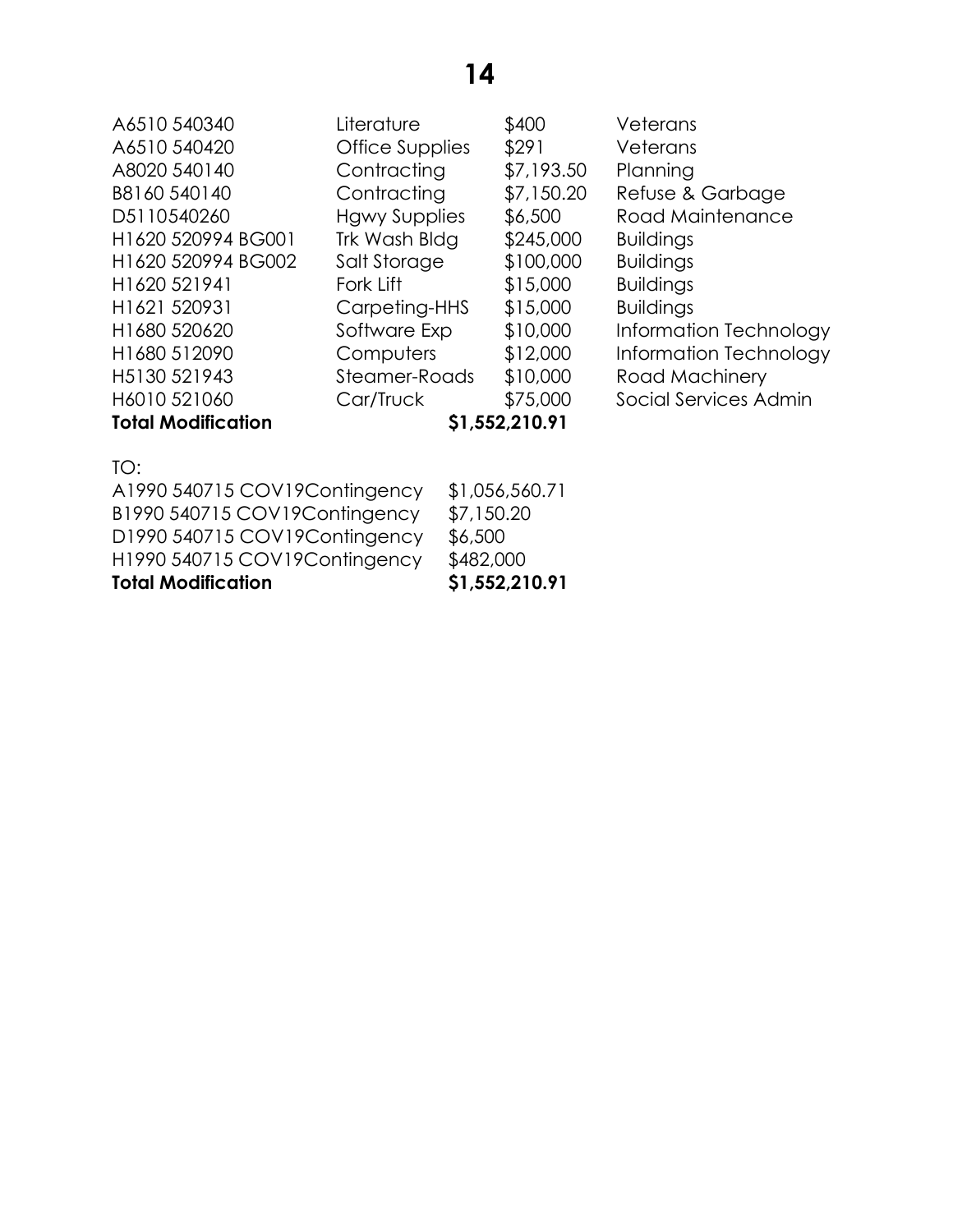**15**

#### REFERRED TO: HEALTH & HUMAN SERVICES COMMITTEE FINANCE COMMITTEE

RESOLUTION NO. -20 APPROVE FUNDING 2020 SUMMER YOUTH EMPLOYMENT PROGRAM FUNDING

WHEREAS: Additional funding has been awarded to Tioga County Department of Social Services from the Office of Temporary and Disability Assistance for Summer Youth Employment Programs; and

WHEREAS: The plan submitted for expenditure of these funds has been approved; and

WHEREAS: Appropriation of Funds requires Legislative approval; therefore be it

RESOLVED: That funding be appropriated as follows:

|     | From: A6010.446100 Federal Aid: Administration | \$105,194 |
|-----|------------------------------------------------|-----------|
| To: | A6010.540140 Contractual                       | \$95,194  |
|     | A6010.540487 Program Expense                   | \$10,000  |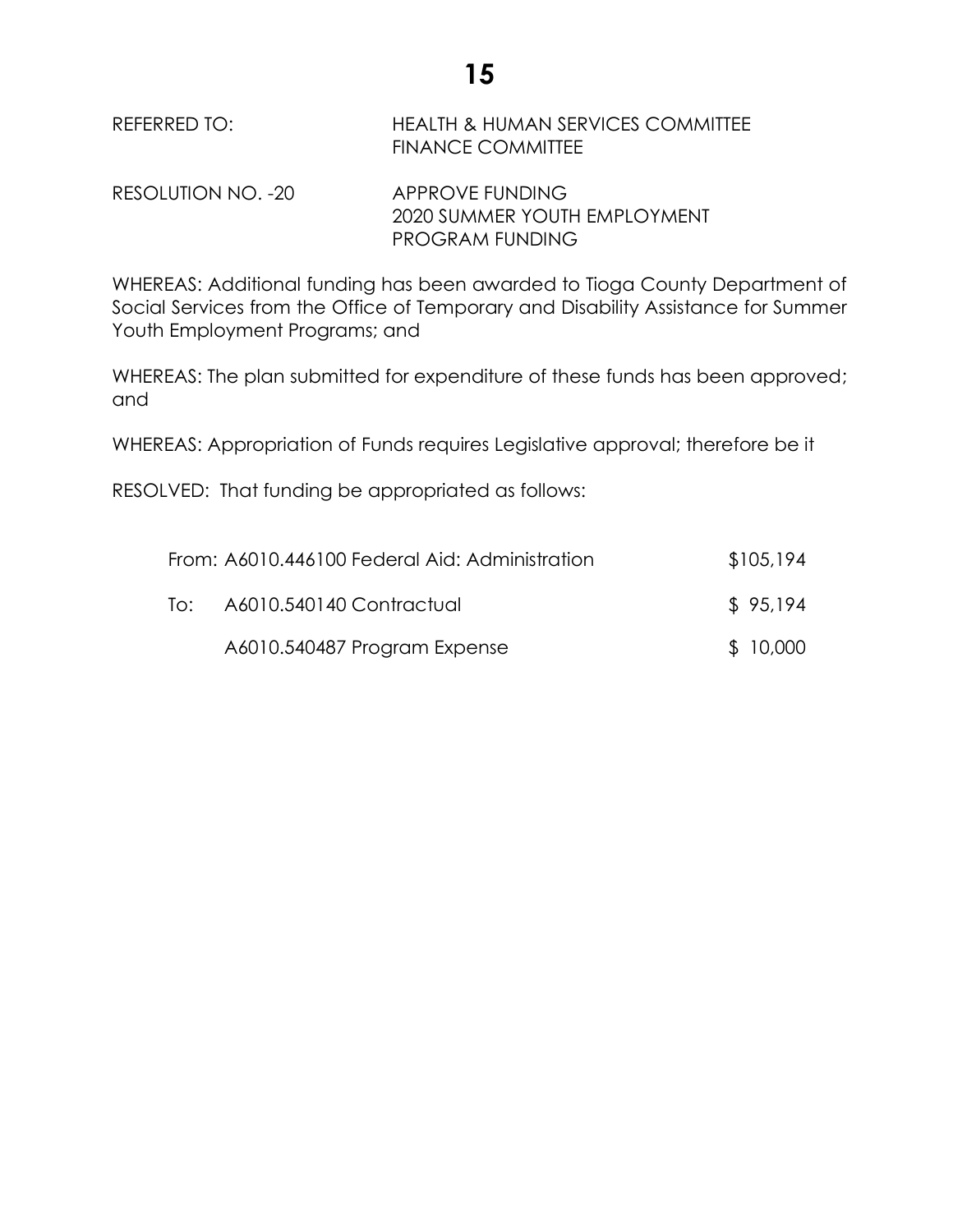**16**

REFERRED TO: HEALTH & HUMAN SERVICES COMMITTEE PERSONNEL COMMITTEE

RESOLUTION NO. -20 ABOLISH VACANT FULL-TIME COMMUNITY SERVICES WORKER AND CREATE FULL-TIME OFFICE SPECIALIST I SOCIAL SERVICES

WHEREAS: Legislative approval is required to abolish or create any position within Tioga County employment; and

WHEREAS: One (1) full-time Community Services Worker (CSEA SG IV - \$28,352) position has been vacant within the Department of Social Services since June 30, 2020; and

WHEREAS: Upon review of the department's staffing needs, the Commissioner of Social Services has determined that the vacancy would be better utilized if downgraded to that of an Office Specialist I (CSEA SG III \$26,779); therefore be it

RESOLVED: That the vacant full-time Community Services Worker position shall be abolished and a full-time Office Specialist I position shall be created effective August 12, 2020.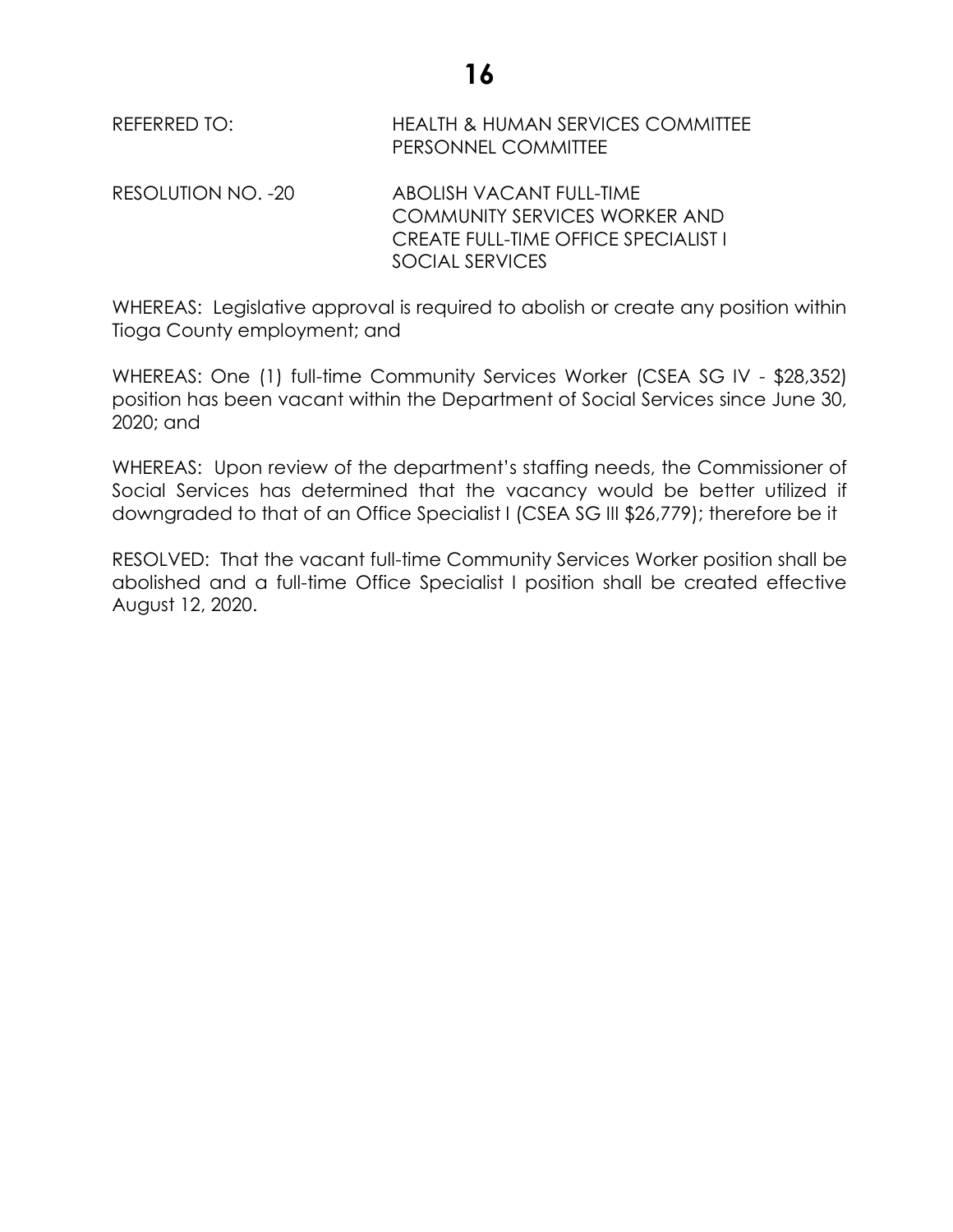| REFERRED TO: | <b>HEALTH &amp; HUMAN SERVICES COMMITTEE</b> |  |  |
|--------------|----------------------------------------------|--|--|
|              | <b>PERSONNEL COMMITTEE</b>                   |  |  |

RESOLUTION NO. -20 CREATE AND FILL SEASONAL SOCIAL WELFARE EXAMINER POSITION AND SEASONAL OFFICE SPECIALIST I POSITIONS FOR THE HEAP PROGRAM DEPARTMENT OF SOCIAL SERVICES

WHEREAS: Legislative approval is required for the creation of any new positions within Tioga County; and

WHEREAS: The Home Energy Assistance Program (HEAP) will tentatively begin outreach in mid-August and be in full season on November 2, 2020; and

WHEREAS: The Social Services budget allows for the hiring of the following staff for the HEAP Program:

Two, full-time, seasonal Social Welfare Examiners for the period September 28, 2020 through February 26, 2021 at the starting salary of \$15.03 per hour, and

One, full-time seasonal Office Specialist I for the period October 13, 2020 through March 26, 2021 at the starting salary of \$12.46 per hour, and

Two, full-time, seasonal Office Specialist I for the period October 26, 2020 through February 26, 2021 at the starting salary of \$12.46 per hour, and

One, full-time, seasonal Office Specialist I for the period October 26, 2020 through January 29, 2021 at the starting salary of \$12.46 per hour; and

WHEREAS: The NYS Minimum Wage is scheduled to increase on December 31, 2020 to \$12.50 per hour and Tioga County intends to pay at least minimum wage so the hourly rates for Office Specialist I positions will be adjusted accordingly as of December 31, 2020; therefore be it

RESOLVED: That the Department of Social Services be authorized to create and fill the seasonal HEAP positions listed above and where required, appoint from the appropriate eligible list.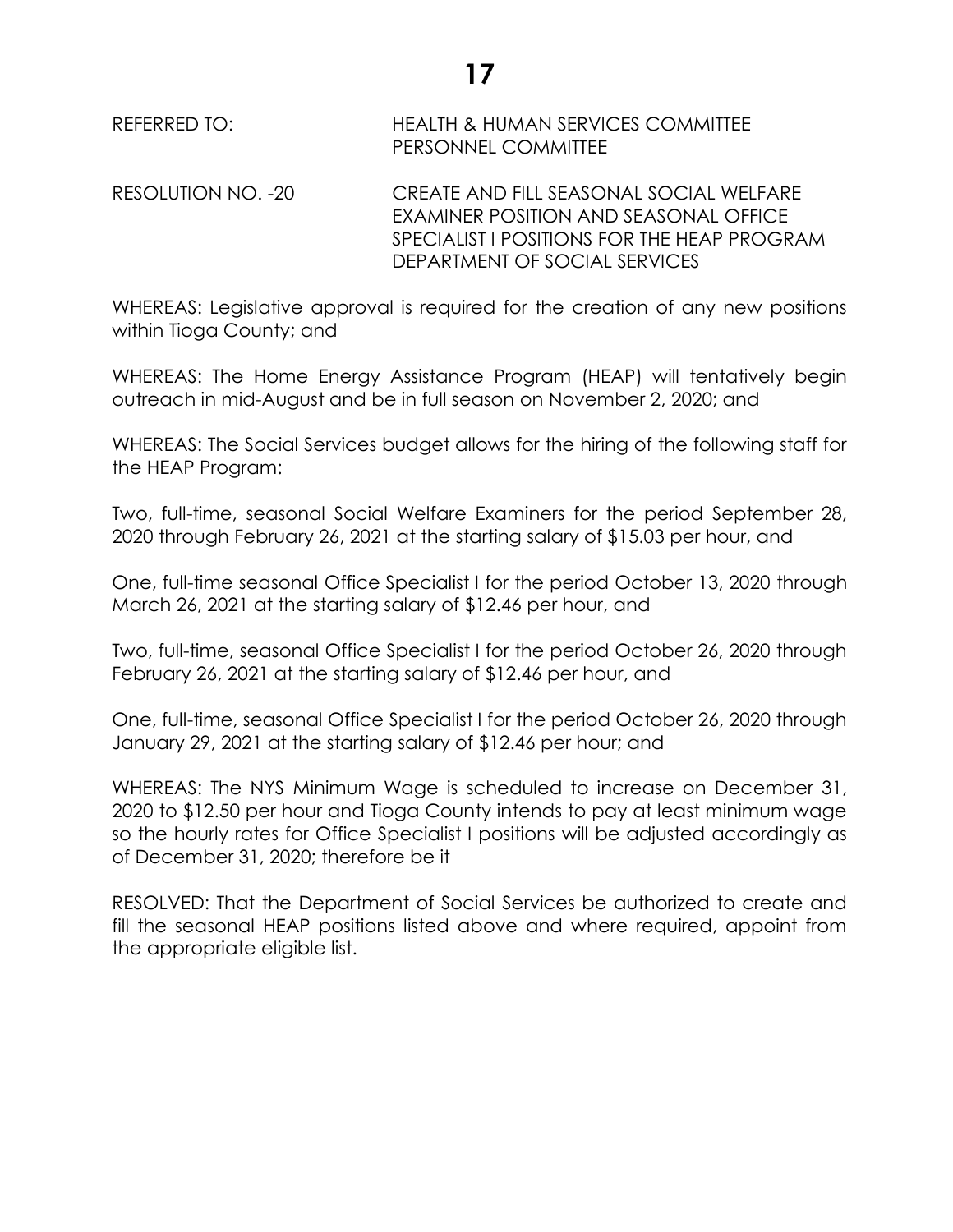REFERRED TO: PUBLIC WORKS COMMITTEE PERSONNEL COMMITTEE

RESOLUTION NO. -20 AUTHORIZE CONTINUANCE OF FULL-TIME HIGHWAY WORKER (SEASONAL) POSITION PUBLIC WORKS

WHEREAS: Resolution 87-20 authorized the creation and filling of a full-time, Highway Worker (Seasonal) position (\$11.80/HR) in the Tioga County Department of Public Works for a temporary duration from April 1, 2020 – October 9, 2020; and

WHEREAS: Due to a vacant Motor Equipment Operator II position (\$15.046/HR; CSEA Grade 8) within the Highway Department, the Commissioner of Public Works would like to extend the duration of the temporary position in order to adequately staff his department; and

WHEREAS: Due to said vacant position, there are sufficient funds within the department's budget to cover an extension; therefore be it

RESOLVED: That the Tioga County Legislature authorizes the continuance of fulltime, Highway Worker (Seasonal) position Public Works for maximum of 1500 hours through December 31, 2020.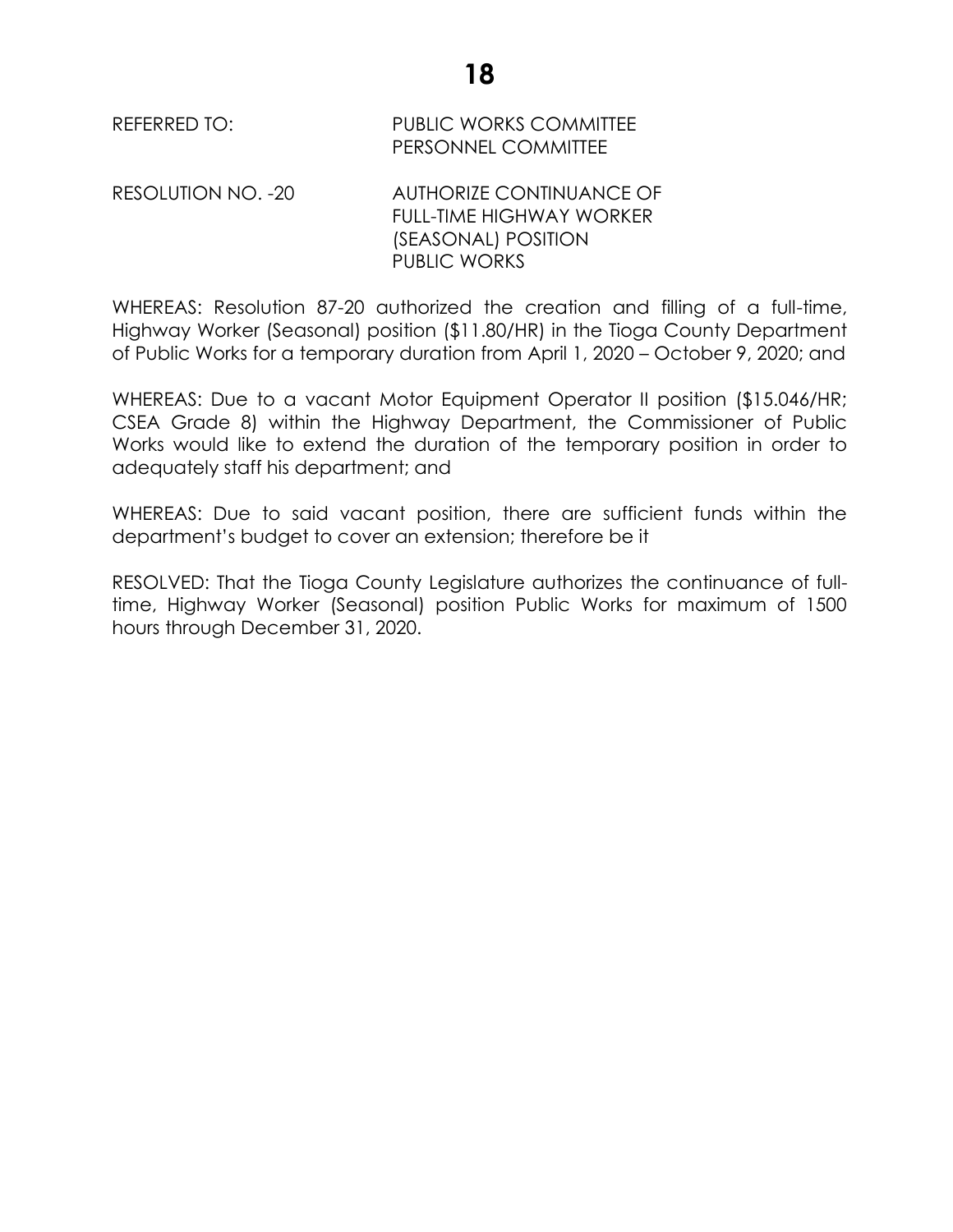# REFERRED TO: ADMINISTRATIVE SERVICES COMMITTEE PERSONNEL COMMITTEE LEGISLATIVE WORKSESSION

RESOLUTION NO. -20 AUTHORIZE DONATION OF VACATION DAYS (MOTOR VEHICLE BUREAU)

WHEREAS: Shannon Holcomb, a recently hired Motor Vehicle License Clerk, has recently had a medical absence for which she has inadequate leave time to cover; and

WHEREAS: Joyce Costantini is interested in donating 4 days of her vacation time to Ms. Holcomb to use; and

WHEREAS: The County believes it is important and appropriate to support Ms. Holcomb during this time; therefore be it

RESOLVED: That Shannon Holcomb shall be required to liquidate all her accrued Sick and Vacation time, but then shall have access to the 4 vacation days donated by Joyce Costantini.